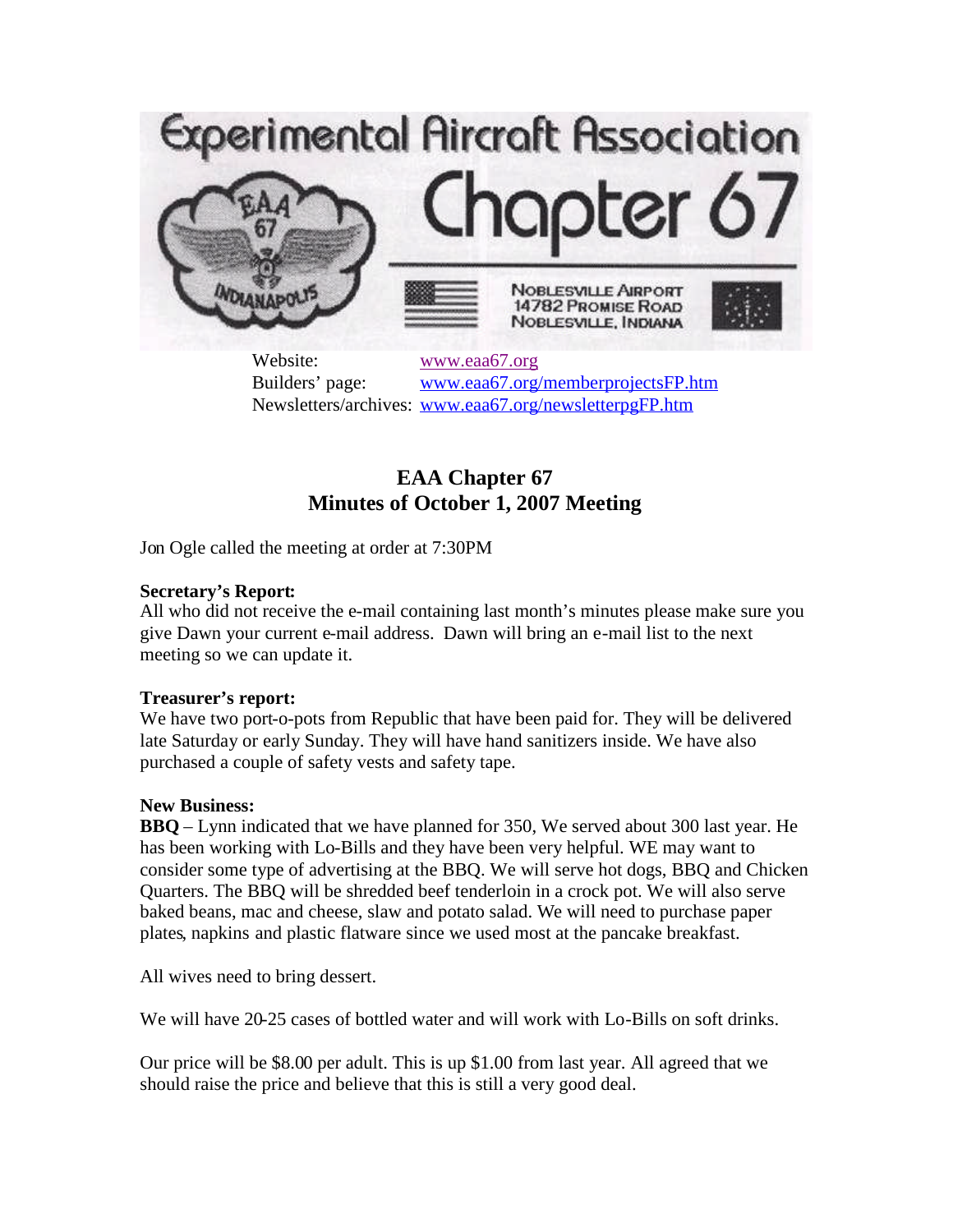Lynn will be here Saturday. We need folks here very early Saturday to get set up. Please plan to be here between 7:00 and 7:15.

Tom will drive to Lebanon and get the roasters. Lynn may be able to go with him Friday or Saturday. We have the grill back and need to fill the tanks.

We will set up in the hangar and outside like we did last year. We will serve all food and need folks so show up to serve.

Don will have two cakes from Wal-Mart, will bring ice and has made signs. He will also bring his sport aviation magazines for the EAA info tent and will have 20 picnic tables. Don has also advertised in the Noblesville Times.

If someone signs up to be a member on Sunday we will give them the remainder of this year free and will give \$5.00 off for next year. Please bring any magazines you have for the EAA tent. We also have some EAA brochures from the Young Eagles event that we will bring.

It will be very important that we all watch out for children.

Parking will be down by Don's across from the corn filed. Overflow parking will be across the street.

Tom has two 12x20 ft tents that he will bring. There are also a couple of tents at Hagerstown that we can use. He will pick those up as well.

### **General Info:**

Our corporate papers expired. We received a letter from the EAA and have since completed the paperwork and paid the dues to the Secretary of State

The 2008 EAA calendars are in. We will order one box.

We recognized that Don Roberts has been an EAA member for 43 years.



Yeah Don!!!!!!!!!!!!!

The Young Eagles event went very well. We flew 48 children and had 4 pilots. Senator David Ford ran the ground operations. There were three or four children at the event who were very interested in flying.